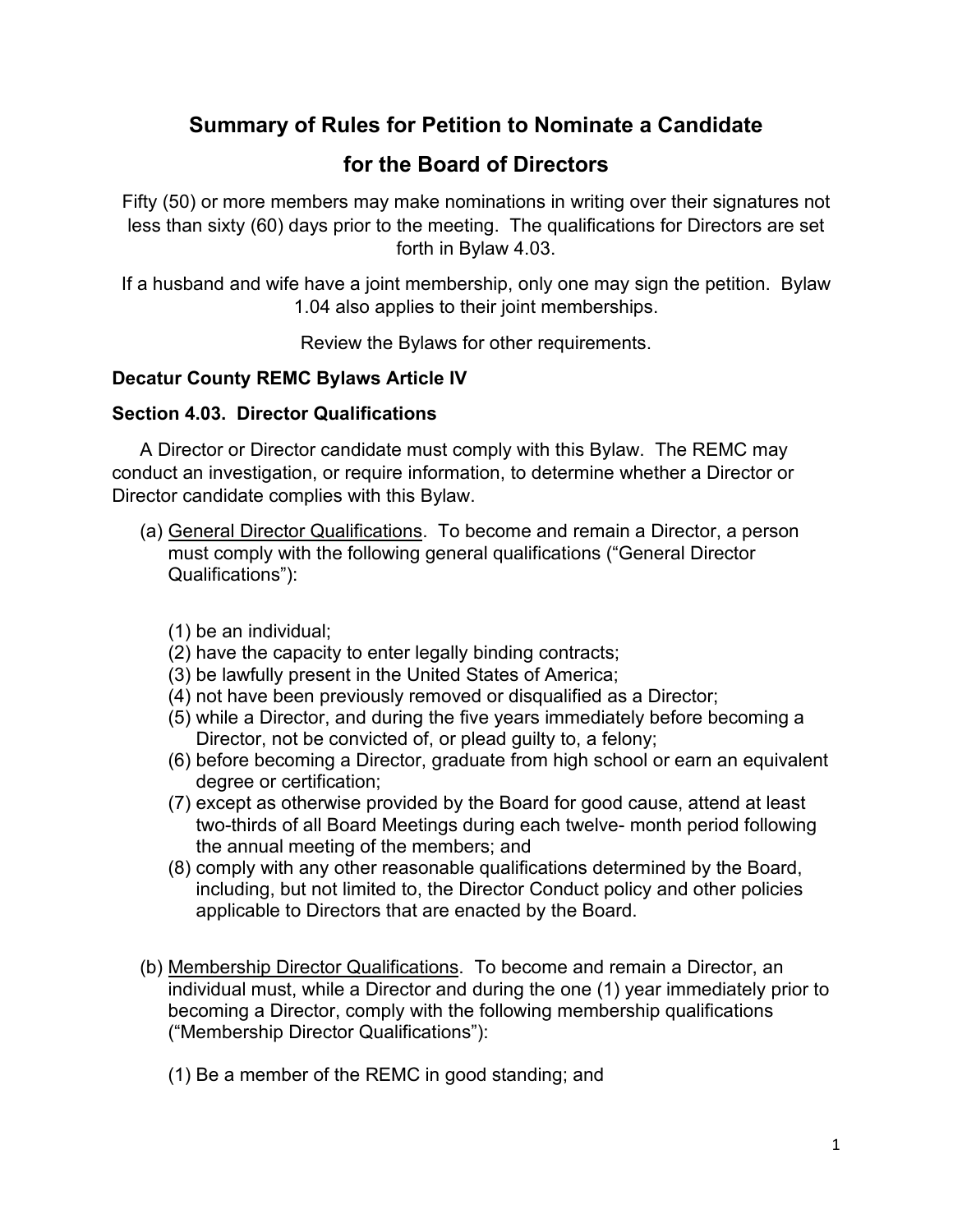- (2) For at least eight (8) months each calendar year occupy as a primary residence and use electric energy provided by the REMC at a location within the Director District from which the Director is nominated or elected.
- (c) Independence Director Qualifications. To become and remain a Director, an individual must comply with the following independence qualifications ("Independence Director Qualifications"):
	- (1) annually complete and sign an independence certification and disclosure form approved by the Board;
	- (2) while a Director and during the five (5) years immediately before becoming a Director, not be an employee of the REMC or an employee of an entity controlled by the REMC or in which the REMC owns a majority interest;
	- (3) while a Director, not be a close relative of any existing Director, officer, or employee or incumbent Nominating Committee member of the REMC;
	- (4) while a Director, not be employed by, materially affiliated with, nor sharing a material financial interest with, any other Director;
	- (5) while a Director and during the one (1) year immediately before becoming a Director, not be a party in a mediation, arbitration, lawsuit, or other legal action against or by the REMC or any of its subsidiaries; and
	- (6) while a Director, not be engaged in any business, nor employed by, materially affiliated with, nor having a material financial interest in any entity, nor be a close relative of someone who has a material financial interest in any entity, other than an entity in which the REMC owns an interest, that:
		- a. Regularly, directly, and substantially competes with the REMC or a subsidiary of the REMC; or
		- b. Regularly sells goods or services in substantial quantity to the REMC or a subsidiary of the REMC; or
		- c. Possesses any conflict of interest with the REMC or a subsidiary of the REMC that is not resolved within a reasonable time in accordance with Section 4.13, to the satisfaction of the Board.
- (d) Director Disqualification. After being elected, if a Director does not comply with all General Director Qualifications, Membership Director Qualifications, and Independence Director Qualifications (collectively, "Director Qualifications"), then, except as otherwise provided by the Board for good cause, the Board may, by majority vote, disqualify the Director and the individual is no longer a Director if:
	- (1) the Board notifies the Director in writing of the basis for, and provides the Director an opportunity to comment regarding, the Board's proposed disqualification; and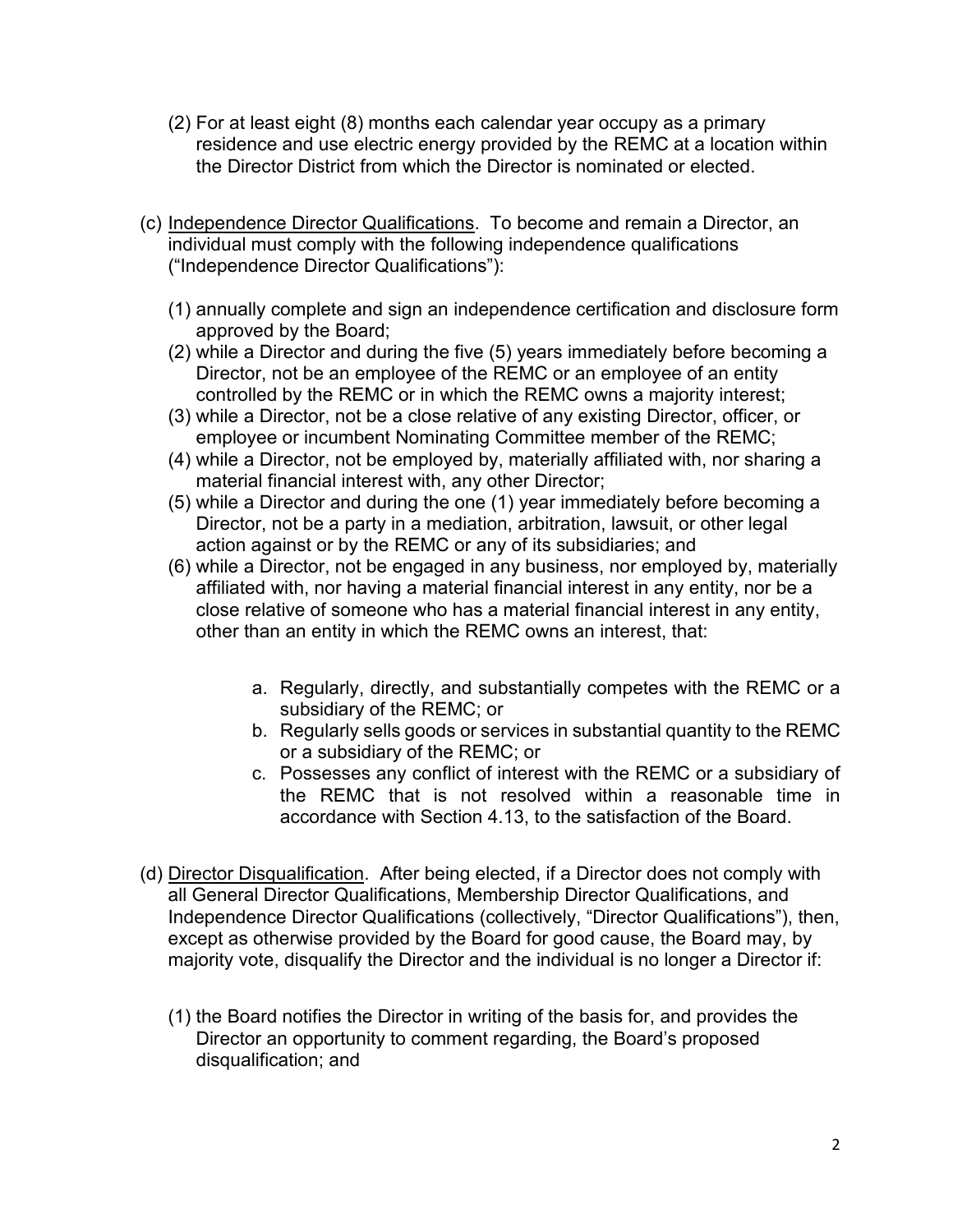(2) within thirty (30) days after the Board notifies the Director of the proposed disqualification, the Director neither complies with nor meets the Director Qualification.

If a majority of Directors authorized by these Bylaws complies with the Director Qualifications and approves a Board action, then the failure of a Director to comply with the Director Qualifications does not affect the Board action.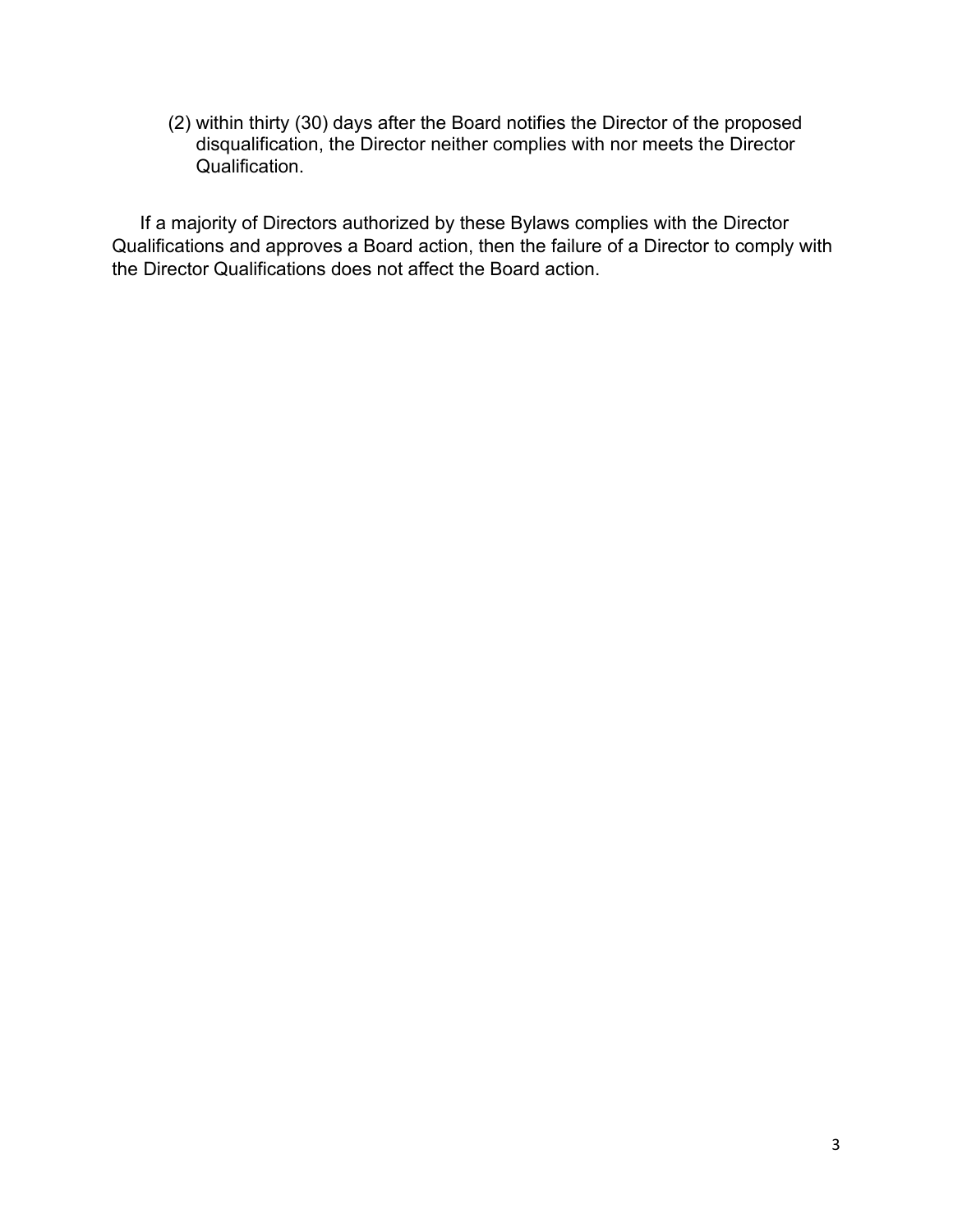### **Nomination of Director Candidate Form**

We nominate **We nominate**  $\alpha$  as a candidate for the Directorship of District **District** of Decatur County REMC. The nominee lives at \_\_\_\_\_\_\_\_\_\_\_\_\_\_\_\_\_\_\_\_\_\_\_\_\_\_\_\_\_\_\_\_\_\_\_\_\_\_, and receives electric service from the REMC there. To the best of our knowledge, the nominee is not a close relative of an employee, a present Director, a present Nominating Committee member, a present candidate for Director or a present candidate for the Nominating Committee. Additional bylaw requirements for Directors are attached.

|                | <b>Members</b>                                                                                                                                      | <b>Addresses</b>                                            |
|----------------|-----------------------------------------------------------------------------------------------------------------------------------------------------|-------------------------------------------------------------|
|                | $\frac{1}{\sqrt{1-\frac{1}{2}}}\left\vert \frac{1}{\sqrt{1-\frac{1}{2}}}\right\vert$                                                                | <u> 1980 - Johann Barn, amerikansk politiker (d. 1980)</u>  |
|                | $\frac{2}{\sqrt{2}}$                                                                                                                                |                                                             |
| $\overline{3}$ |                                                                                                                                                     |                                                             |
|                |                                                                                                                                                     |                                                             |
|                | $\overline{4}$ $\overline{\phantom{155}$                                                                                                            |                                                             |
|                |                                                                                                                                                     |                                                             |
| 6              | <u> 1989 - Johann Stein, fransk politik (</u>                                                                                                       |                                                             |
| $\overline{7}$ | <u> 1989 - Johann Barnett, fransk politiker (</u>                                                                                                   |                                                             |
|                | 8                                                                                                                                                   |                                                             |
|                |                                                                                                                                                     | <u> 1989 - Johann Barn, amerikansk politiker (d. 1989)</u>  |
|                | $9 \overline{\phantom{a}}$                                                                                                                          | <u> 1989 - Johann Stoff, Amerikaansk politiker († 1908)</u> |
|                | $\begin{tabular}{c} 10 & \begin{tabular}{@{}c@{}} \quad \quad & \quad & \quad \\ \quad \quad & \quad & \quad \\ \hline \end{tabular} \end{tabular}$ |                                                             |
|                | $\begin{array}{c} \n \hline\n 11 \end{array}$                                                                                                       |                                                             |
|                | $\begin{tabular}{c} 12 \end{tabular}$                                                                                                               |                                                             |
|                |                                                                                                                                                     | <u> 1989 - Andrea Brand, amerikansk politik (d. 1989)</u>   |
|                | $\begin{array}{c} \n \text{13} \end{array}$                                                                                                         |                                                             |
|                |                                                                                                                                                     |                                                             |
|                | $15$ $\qquad \qquad$                                                                                                                                |                                                             |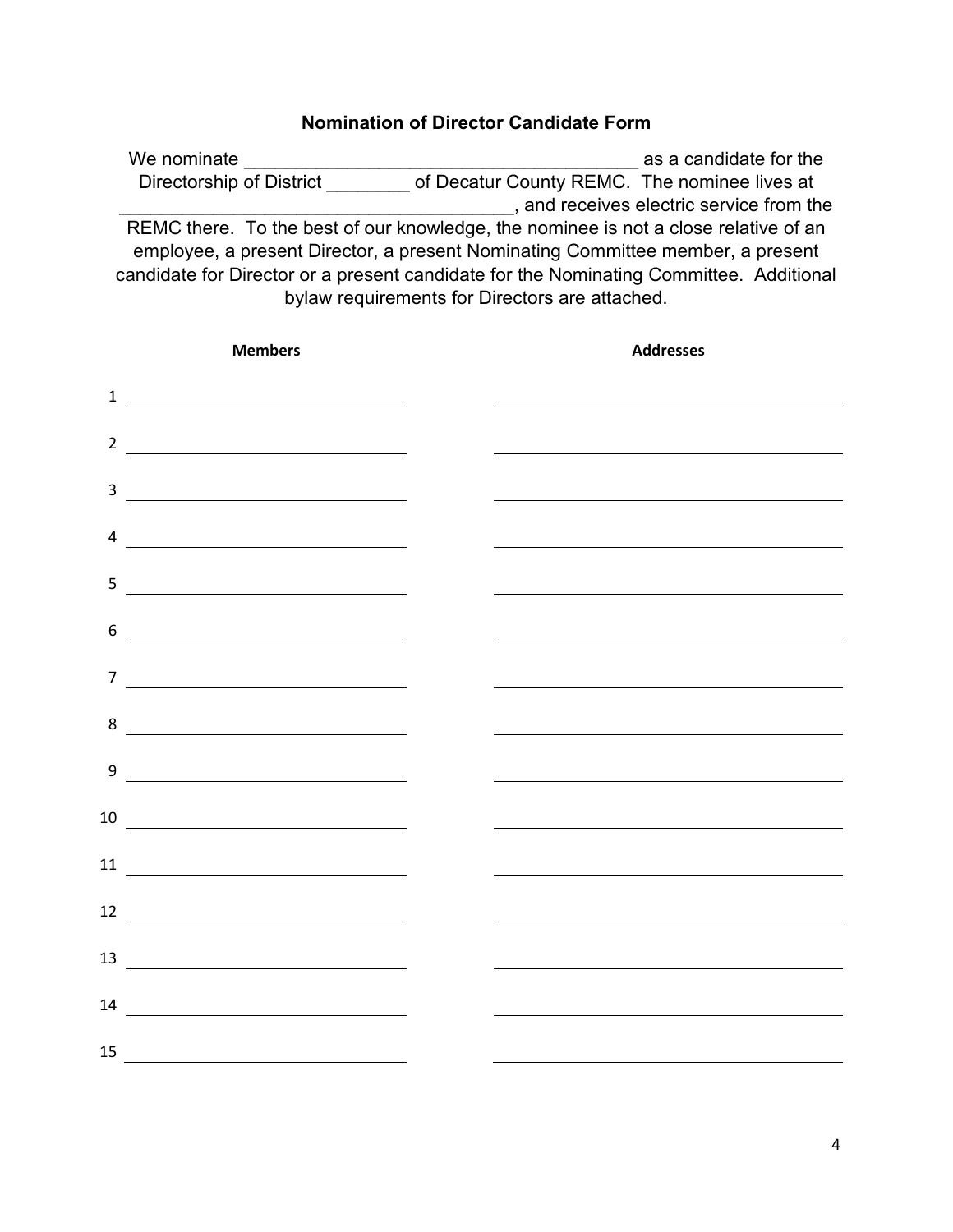| <b>Members</b>                                                                                                                                                                                                                                                                                                                                                                                                                                           | <b>Addresses</b> |
|----------------------------------------------------------------------------------------------------------------------------------------------------------------------------------------------------------------------------------------------------------------------------------------------------------------------------------------------------------------------------------------------------------------------------------------------------------|------------------|
|                                                                                                                                                                                                                                                                                                                                                                                                                                                          |                  |
| $\begin{array}{c c c c} \hline \textbf{17} & \textbf{---} & \textbf{---} & \textbf{---} \\ \hline \end{array}$                                                                                                                                                                                                                                                                                                                                           |                  |
| $\begin{array}{c c c c c} \hline \multicolumn{3}{c }{\textbf{18}} & \multicolumn{3}{c }{\textbf{19}} \\ \hline \multicolumn{3}{c }{\textbf{19}} & \multicolumn{3}{c }{\textbf{19}} \\ \hline \multicolumn{3}{c }{\textbf{19}} & \multicolumn{3}{c }{\textbf{19}} \\ \hline \multicolumn{3}{c }{\textbf{19}} & \multicolumn{3}{c }{\textbf{19}} \\ \hline \multicolumn{3}{c }{\textbf{19}} & \multicolumn{3}{c }{\textbf{19}} \\ \hline \multicolumn{3}{$ |                  |
|                                                                                                                                                                                                                                                                                                                                                                                                                                                          |                  |
|                                                                                                                                                                                                                                                                                                                                                                                                                                                          |                  |
|                                                                                                                                                                                                                                                                                                                                                                                                                                                          |                  |
|                                                                                                                                                                                                                                                                                                                                                                                                                                                          |                  |
|                                                                                                                                                                                                                                                                                                                                                                                                                                                          |                  |
| $24 \overline{ }$                                                                                                                                                                                                                                                                                                                                                                                                                                        |                  |
|                                                                                                                                                                                                                                                                                                                                                                                                                                                          |                  |
| 26                                                                                                                                                                                                                                                                                                                                                                                                                                                       |                  |
|                                                                                                                                                                                                                                                                                                                                                                                                                                                          |                  |
|                                                                                                                                                                                                                                                                                                                                                                                                                                                          |                  |
|                                                                                                                                                                                                                                                                                                                                                                                                                                                          |                  |
|                                                                                                                                                                                                                                                                                                                                                                                                                                                          |                  |
| $\overline{\phantom{a}30}$                                                                                                                                                                                                                                                                                                                                                                                                                               |                  |
| $\begin{array}{c c c c} \hline \multicolumn{3}{c }{\textbf{31}} & \multicolumn{3}{c }{\textbf{31}} \\ \hline \multicolumn{3}{c }{\textbf{31}} & \multicolumn{3}{c }{\textbf{31}} \\ \hline \multicolumn{3}{c }{\textbf{31}} & \multicolumn{3}{c }{\textbf{31}} \\ \hline \multicolumn{3}{c }{\textbf{31}} & \multicolumn{3}{c }{\textbf{31}} \\ \hline \multicolumn{3}{c }{\textbf{31}} & \multicolumn{3}{c }{\textbf{31}} \\ \hline \multicolumn{3}{c $ |                  |
| $\begin{array}{c c c c} \hline \multicolumn{3}{c c }{\multicolumn{3}{c c }{\multicolumn{3}{c c }{\multicolumn{3}{c c }{\multicolumn{3}{c c }{\multicolumn{3}{c c }{\multicolumn{3}{c}}}}}} \hline \multicolumn{3}{c }{\multicolumn{3}{c c }{\multicolumn{3}{c c }{\multicolumn{3}{c c }{\multicolumn{3}{c c }{\multicolumn{3}{c c }{\multicolumn{3}{c c }{\multicolumn{3}{c c }{\multicolumn{3}{c c }{\multicolumn{3}{c c }{$                            |                  |
| $\begin{array}{c c c c} \hline \multicolumn{3}{c c }{\multicolumn{3}{c c }{\multicolumn{3}{c c }{\multicolumn{3}{c c }{\multicolumn{3}{c c }{\multicolumn{3}{c}}}}\ \hline \multicolumn{3}{c }{\multicolumn{3}{c c }{\multicolumn{3}{c c }{\multicolumn{3}{c c }{\multicolumn{3}{c c }{\multicolumn{3}{c c }{\multicolumn{3}{c c }{\multicolumn{3}{c c }{\multicolumn{3}{c c }{\multicolumn{3}{c c }{\multicolumn{3}{c c }{$                             |                  |
| 34<br><u> 1980 - John Stein, mars and de Brazilian (b. 1980)</u>                                                                                                                                                                                                                                                                                                                                                                                         |                  |
| 35                                                                                                                                                                                                                                                                                                                                                                                                                                                       |                  |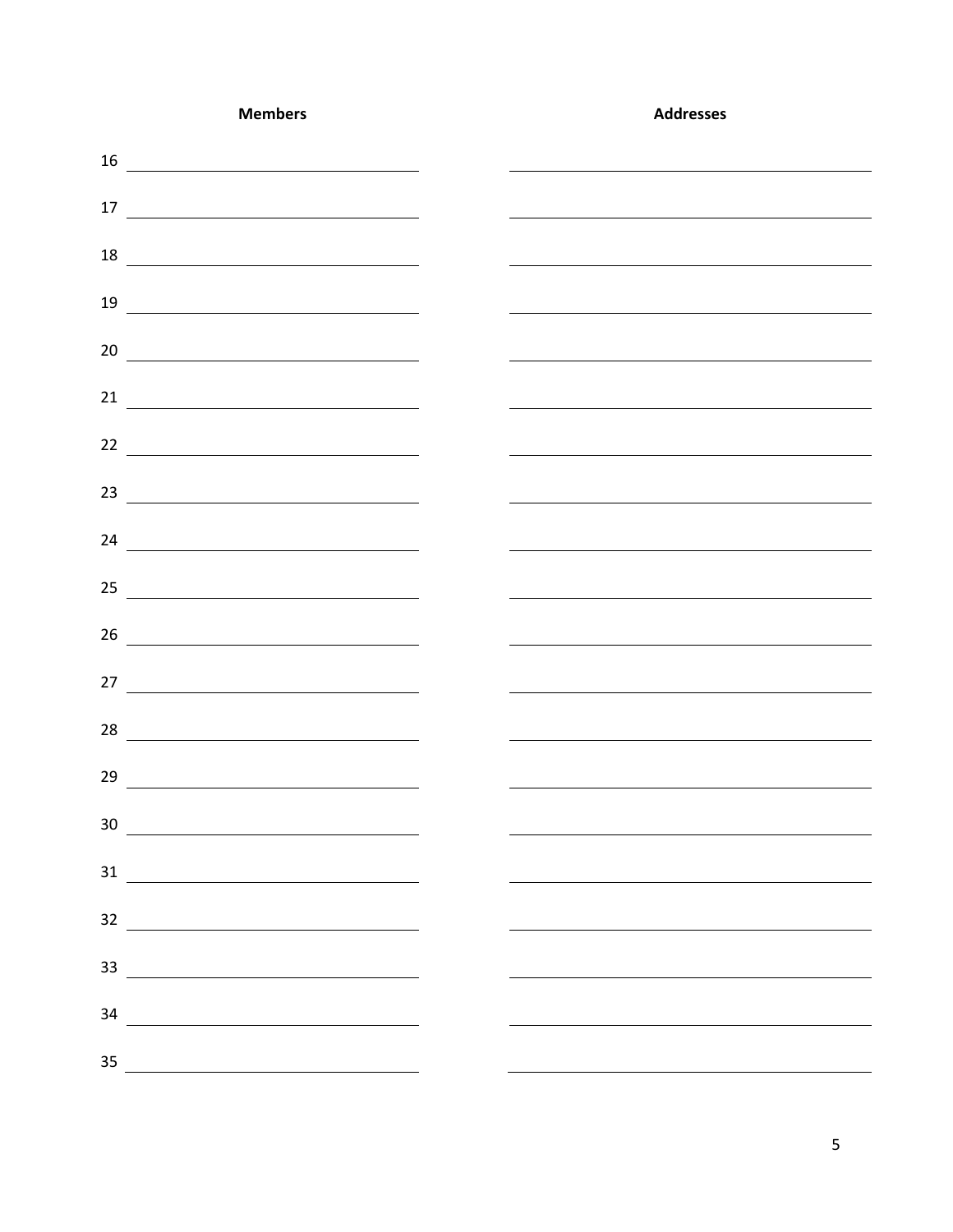|    | $\begin{array}{c c c c} \hline \multicolumn{3}{c }{\textbf{36}} & \multicolumn{3}{c }{\textbf{36}} \\ \hline \multicolumn{3}{c }{\textbf{36}} & \multicolumn{3}{c }{\textbf{36}} \\ \hline \multicolumn{3}{c }{\textbf{36}} & \multicolumn{3}{c }{\textbf{36}} \\ \hline \multicolumn{3}{c }{\textbf{36}} & \multicolumn{3}{c }{\textbf{36}} \\ \hline \multicolumn{3}{c }{\textbf{36}} & \multicolumn{3}{c }{\textbf{36}} \\ \hline \multicolumn{3}{c $ |  |
|----|----------------------------------------------------------------------------------------------------------------------------------------------------------------------------------------------------------------------------------------------------------------------------------------------------------------------------------------------------------------------------------------------------------------------------------------------------------|--|
|    | $\begin{array}{c c c c c} \hline \rule{0pt}{16pt} \rule{0pt}{2.5ex} \rule{0pt}{2.5ex} \rule{0pt}{2.5ex} \rule{0pt}{2.5ex} \rule{0pt}{2.5ex} \rule{0pt}{2.5ex} \rule{0pt}{2.5ex} \rule{0pt}{2.5ex} \rule{0pt}{2.5ex} \rule{0pt}{2.5ex} \rule{0pt}{2.5ex} \rule{0pt}{2.5ex} \rule{0pt}{2.5ex} \rule{0pt}{2.5ex} \rule{0pt}{2.5ex} \rule{0pt}{2.5ex} \rule{0pt}{2.5ex} \rule{0pt$                                                                           |  |
|    |                                                                                                                                                                                                                                                                                                                                                                                                                                                          |  |
|    | $\begin{array}{c c c c c} \hline \multicolumn{3}{c c }{\multicolumn{3}{c c }{\multicolumn{3}{c c }{\multicolumn{3}{c c }{\multicolumn{3}{c c }{\multicolumn{3}{c c }{\multicolumn{3}{c c }{\multicolumn{3}{c c }{\multicolumn{3}{c c }{\multicolumn{3}{c c }{\multicolumn{3}{c c }{\multicolumn{3}{c c }{\multicolumn{3}{c c }{\multicolumn{3}{c c }{\multicolumn{3}{c c }{\multicolumn{3}{c c }{\multicolumn{3}{c c$                                    |  |
|    | $\begin{tabular}{c} 39 \end{tabular}$                                                                                                                                                                                                                                                                                                                                                                                                                    |  |
|    | $40$ $\overline{\phantom{a}}$                                                                                                                                                                                                                                                                                                                                                                                                                            |  |
|    |                                                                                                                                                                                                                                                                                                                                                                                                                                                          |  |
|    | $42 \overline{\phantom{a}}$                                                                                                                                                                                                                                                                                                                                                                                                                              |  |
|    |                                                                                                                                                                                                                                                                                                                                                                                                                                                          |  |
|    | $\overline{\phantom{a}44\phantom{a}}$                                                                                                                                                                                                                                                                                                                                                                                                                    |  |
|    |                                                                                                                                                                                                                                                                                                                                                                                                                                                          |  |
|    | 46                                                                                                                                                                                                                                                                                                                                                                                                                                                       |  |
|    |                                                                                                                                                                                                                                                                                                                                                                                                                                                          |  |
|    |                                                                                                                                                                                                                                                                                                                                                                                                                                                          |  |
|    | $\begin{array}{c c c c c} \hline \multicolumn{3}{c }{\textbf{48}} & \multicolumn{3}{c }{\textbf{56}} \\ \hline \multicolumn{3}{c }{\textbf{56}} & \multicolumn{3}{c }{\textbf{66}} \\ \hline \multicolumn{3}{c }{\textbf{66}} & \multicolumn{3}{c }{\textbf{66}} \\ \hline \multicolumn{3}{c }{\textbf{66}} & \multicolumn{3}{c }{\textbf{66}} \\ \hline \multicolumn{3}{c }{\textbf{66}} & \multicolumn{3}{c }{\textbf{66}} \\ \hline \multicolumn{3}{$ |  |
| 49 | <u> 1980 - Andrea Andrew Maria (h. 1980).</u>                                                                                                                                                                                                                                                                                                                                                                                                            |  |
| 50 | <u> Alexandria de la contrada de la contrada de la contrada de la contrada de la contrada de la contrada de la c</u>                                                                                                                                                                                                                                                                                                                                     |  |
| 51 |                                                                                                                                                                                                                                                                                                                                                                                                                                                          |  |
| 52 | <u> 1980 - Johann Stoff, fransk politik (d. 1980)</u>                                                                                                                                                                                                                                                                                                                                                                                                    |  |
| 53 |                                                                                                                                                                                                                                                                                                                                                                                                                                                          |  |
| 54 |                                                                                                                                                                                                                                                                                                                                                                                                                                                          |  |
| 55 |                                                                                                                                                                                                                                                                                                                                                                                                                                                          |  |
|    |                                                                                                                                                                                                                                                                                                                                                                                                                                                          |  |